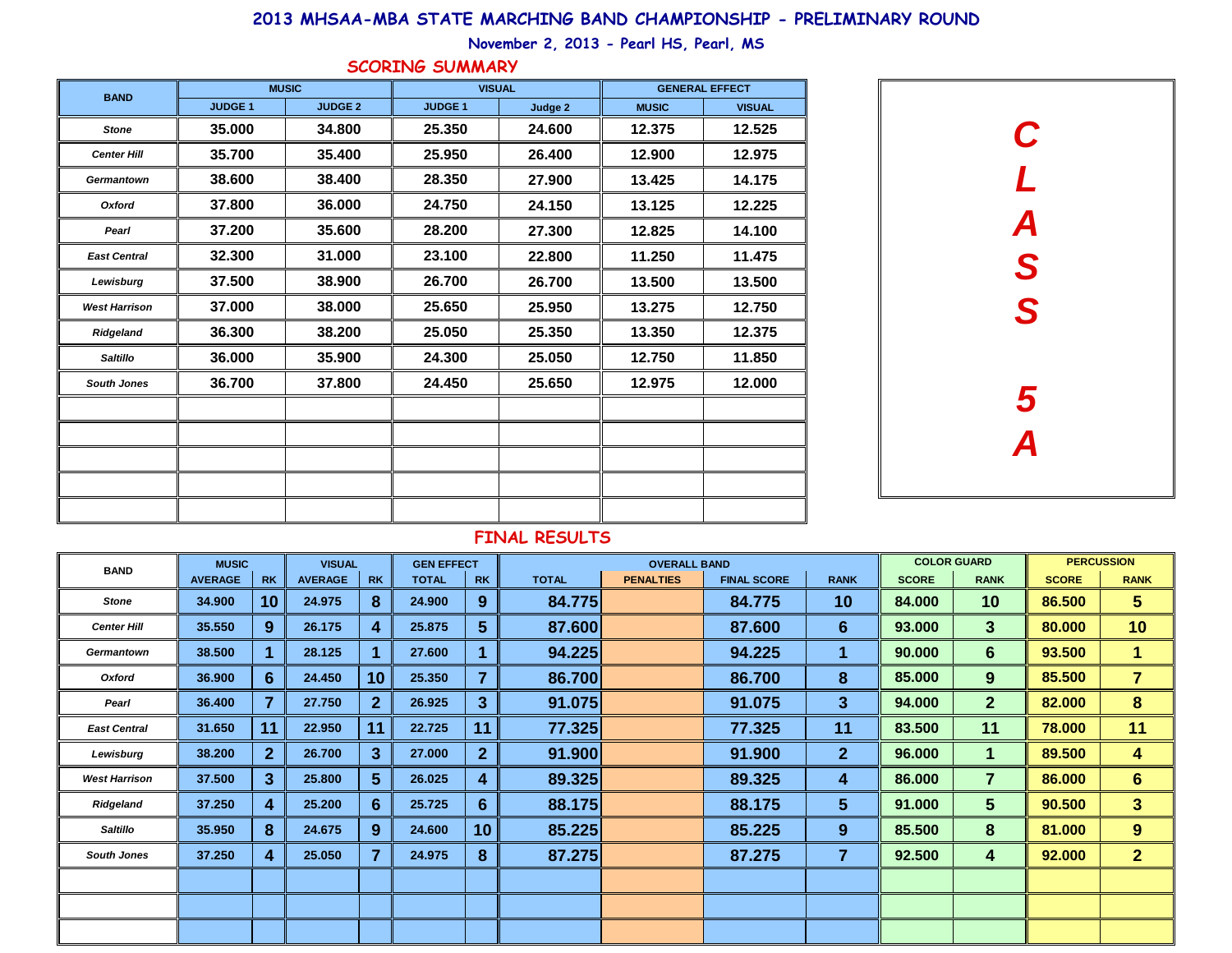## **2013 MHSAA-MBA STATE MARCHING BAND CHAMPIONSHIP -** *PRELIMINARY ROUND*

**November 2, 2013 - Pearl HS, Pearl, MS**

**CLASS 5A**

| <b>BAND</b>          |                | <b>Music Performance - 40%</b> |                  |              | Marching - Visual - 30% |      |              |              |    |    | <b>GE Music - 15%</b>                                    |                                                  |    | <b>GE Visual - 15%</b> |                                                                   |                                                                |                                                                                                 | <b>COLORGUARD</b>             |                                                       |                  | <b>PERCUSSION</b>         |                                |  |
|----------------------|----------------|--------------------------------|------------------|--------------|-------------------------|------|--------------|--------------|----|----|----------------------------------------------------------|--------------------------------------------------|----|------------------------|-------------------------------------------------------------------|----------------------------------------------------------------|-------------------------------------------------------------------------------------------------|-------------------------------|-------------------------------------------------------|------------------|---------------------------|--------------------------------|--|
|                      |                | <b>CMP</b><br><b>PQ</b>        | Tot              | <b>Score</b> | CMP EXC                 |      | <b>AVG</b>   | <b>Score</b> | MR | SH | Avg                                                      | <b>Score</b>                                     | VR | SH !                   |                                                                   | Avg Score                                                      |                                                                                                 | EX EF                         | AVG                                                   |                  | EX   EF   AVG             |                                |  |
| <b>Stone</b>         | Judge 1        | 220.0 130.0 350.0 35.000       |                  |              | 85.0                    | 84.0 | 84.50        | 25.350       |    |    | 84.0 81.0 82.50 12.375                                   |                                                  |    |                        |                                                                   | 85.0 82.0 83.50 12.525                                         |                                                                                                 |                               | 86.0 82.0 84.000                                      |                  |                           | 87.0 86.0 86.500               |  |
|                      | Judge 2        | 219.0 129.0 348.0 34.80        |                  |              | 83.0                    | 81.0 | 82.00        | 24.60        |    |    |                                                          |                                                  |    |                        |                                                                   |                                                                |                                                                                                 |                               |                                                       |                  |                           |                                |  |
| <b>Center Hill</b>   | Judge 1        | 224.0 133.0 357.0              |                  | 35.700       | 87.0                    | 86.0 | 86.50        | 25.95        |    |    | 87.0 85.0 86.00 12.900<br>$\mathbf{L}$<br>$\blacksquare$ |                                                  |    |                        |                                                                   | 88.0 85.0 86.50 12.975 91.0 95.0 93.000                        |                                                                                                 |                               |                                                       |                  |                           | 81.0 79.0 80.000               |  |
|                      | Judge 2        | 223.0 131.0 354.0              |                  | 35.400       | 89.0                    | 87.0 | 88.00        | 26.40        |    |    |                                                          |                                                  |    | $\blacksquare$         |                                                                   |                                                                |                                                                                                 |                               |                                                       |                  |                           |                                |  |
| <b>Germantown</b>    | Judge 1        | 240.0 146.0 386.0 38.600       |                  |              | 96.0                    | 93.0 | 94.50        | 28.350       |    |    |                                                          | 90.0 89.0 89.50 13.425                           |    |                        | 95.0 94.0 94.50 14.175 91.0 89.0 90.000                           |                                                                |                                                                                                 |                               |                                                       |                  | 94.0 93.0 93.500          |                                |  |
|                      | Judge 2        | 240.0 144.0 384.0 38.400       |                  |              | 94.0                    | 92.0 | 93.00        | 27.90        |    |    |                                                          |                                                  |    |                        |                                                                   |                                                                |                                                                                                 |                               |                                                       |                  |                           |                                |  |
| <b>Oxford</b>        | Judge 1        | 238.0 140.0 378.0 37.800       |                  |              | 83.0                    | 82.0 | <b>82.50</b> | 24.750       |    |    | 88.0 87.0 87.50 13.125                                   |                                                  |    |                        |                                                                   | 83.0 80.0 81.50 12.225 87.0 83.0 85.000                        |                                                                                                 |                               |                                                       |                  |                           | 89.0 82.0 85.500               |  |
|                      | Judge 2        | 226.0 134.0 360.0 36.000       |                  |              | 82.0 <sub>1</sub>       | 79.0 | 80.50        | 24.150       |    |    |                                                          |                                                  |    |                        |                                                                   |                                                                |                                                                                                 |                               |                                                       |                  |                           |                                |  |
| <b>Pearl</b>         | Judge 1        | 226.0 146.0 372.0              |                  | 37.200       | 98.0                    | 90.0 | 94.00        | 28.200       |    |    | 89.0 82.0 85.50 12.825                                   |                                                  |    |                        | $96.0 \cdot 92.0 \cdot 94.00 \cdot 14.100$                        |                                                                |                                                                                                 |                               | 94.0 94.0 94.000                                      | 84.0 80.0 82.000 |                           |                                |  |
|                      | Judge 2        | 224.0 132.0 356.0 35.600       |                  |              | 93.0                    | 89.0 | 91.00        | 27.300       |    |    |                                                          |                                                  |    |                        |                                                                   |                                                                |                                                                                                 |                               |                                                       |                  |                           |                                |  |
| <b>East Central</b>  | Judge 1        | 203.0 120.0 323.0              |                  | 32.300       | 78.0                    | 76.0 | 77.00        | 23.100       |    |    | 76.0 74.0 75.00 11.250                                   |                                                  |    |                        | 78.0 75.0 76.50 11.475 84.0 83.0 83.500                           |                                                                |                                                                                                 |                               |                                                       |                  |                           | 79.0 77.0 78.000               |  |
|                      | Judge 2        | 195.0 115.0 310.0 31.000       |                  |              | 76.0                    | 76.0 | 76.00        | 22.80        |    |    |                                                          |                                                  |    |                        |                                                                   |                                                                |                                                                                                 |                               |                                                       |                  |                           |                                |  |
| <b>Lewisburg</b>     | Judge $1$      | 235.0 140.0 375.0              |                  | 37.500       | 90.0                    | 88.0 | 89.00        | 26.700       |    |    |                                                          | 91.0 89.0 90.00 13.500                           |    |                        |                                                                   |                                                                |                                                                                                 |                               | $91.0$ $89.0$ $90.00$ $13.500$ $95.0$ $97.0$ $96.000$ |                  | 91.0 88.0 89.500          |                                |  |
|                      | Judge 2        | 243.0 146.0 389.0              |                  | 38.900       | 91.0                    | 87.0 | 89.00        | 26.70        |    |    |                                                          |                                                  |    |                        |                                                                   |                                                                |                                                                                                 |                               |                                                       |                  |                           |                                |  |
| <b>West Harrison</b> | Judge 1        | 234.0 136.0 370.0 37.000       |                  |              | 86.0                    | 85.0 | 85.50        | 25.650       |    |    |                                                          | 89.0 88.0 88.50 13.275                           |    |                        | $86.0$   $84.0$   $85.00$   $12.750$   $87.0$   $85.0$   $86.000$ |                                                                |                                                                                                 |                               |                                                       |                  |                           | 88.0 84.0 86.000               |  |
|                      | Judge 2        | 238.0 142.0 380.0 38.00        |                  |              | 88.0                    | 85.0 | 86.50        | 25.95        |    |    |                                                          |                                                  |    |                        |                                                                   |                                                                |                                                                                                 |                               |                                                       |                  |                           |                                |  |
|                      | Judge 1        | 226.0 137.0 363.0              |                  | 36.300       | 84.0                    | 83.0 | 83.50        | 25.050       |    |    |                                                          | $\blacksquare$<br>$92.0$ $86.0$ $89.00$ $13.350$ |    | $\blacksquare$         |                                                                   |                                                                | $82.0$ $\mid$ $83.0$ $\mid$ $82.50$ $\mid$ $12.375$ $\mid$ $92.0$ $\mid$ $90.0$ $\mid$ $91.000$ | $\mathbf{1}$ and $\mathbf{1}$ |                                                       |                  | $\mathbf{1}$ $\mathbf{1}$ | 92.0 89.0 90.500               |  |
| <b>Ridgeland</b>     | Judge 2        | 239.0 143.0 382.0              |                  | 38.200       | 86.0                    | 83.0 | 84.50        | 25.350       |    |    |                                                          |                                                  |    |                        |                                                                   |                                                                |                                                                                                 |                               |                                                       |                  |                           |                                |  |
| <b>Saltillo</b>      | Judge 1        | 230.0 130.0 360.0              |                  | 36.000       | 81.0                    | 81.0 | 81.00        | 24.300       |    |    | 86.0 84.0 85.00 12.750                                   |                                                  |    |                        |                                                                   | 80.0 78.0 79.00 11.850 87.0 84.0 85.500                        |                                                                                                 |                               |                                                       |                  | 83.0 79.0 81.000          |                                |  |
|                      | Judge 2        | 224.0 135.0 359.0              |                  | 35.900       | 85.0                    | 82.0 | 83.50        | 25.050       |    |    |                                                          |                                                  |    |                        |                                                                   |                                                                |                                                                                                 |                               |                                                       |                  |                           |                                |  |
| <b>South Jones</b>   | Judge 1        | 230.0 137.0 367.0 36.700       |                  |              | 82.0                    | 81.0 |              | 81.50 24.450 |    |    |                                                          |                                                  |    |                        |                                                                   | 87.0 86.0 86.50 12.975 81.0 79.0 80.00 12.000 93.0 92.0 92.500 |                                                                                                 |                               |                                                       |                  |                           | 93.0 91.0 92.000               |  |
|                      | Judge 2        | 237.0 141.0 378.0              |                  | 37.800       | 87.0                    | 84.0 | 85.50        | 25.65        |    |    |                                                          |                                                  |    |                        |                                                                   |                                                                |                                                                                                 |                               |                                                       |                  |                           |                                |  |
|                      | Judge $1$      |                                | 0.01             | 0.000        |                         |      | 0.00         | 0.000        |    |    |                                                          | 0.00 0.000                                       |    |                        |                                                                   | 0.00 0.000                                                     |                                                                                                 |                               | 0.000                                                 |                  |                           | $\overline{0.000}$             |  |
|                      | Judge $2 \mid$ |                                | 0.0              | 0.000        |                         |      | 0.00         | 0.000        |    |    |                                                          |                                                  |    |                        |                                                                   |                                                                |                                                                                                 |                               |                                                       |                  |                           |                                |  |
|                      | Judge 1        |                                | 0.01             | 0.000        |                         |      | 0.00         | 0.000        |    |    |                                                          | $\blacksquare$<br>0.00 0.000                     |    |                        |                                                                   | 0.00 0.000                                                     |                                                                                                 |                               | 0.000                                                 |                  |                           | $\mathbf{I}$<br>$\sqrt{0.000}$ |  |
|                      | Judge 2        |                                | 0.0 <sub>1</sub> | 0.000        |                         |      | 0.00         | 0.000        |    |    |                                                          |                                                  |    |                        |                                                                   |                                                                |                                                                                                 |                               |                                                       |                  |                           |                                |  |
|                      | Judge 1        | $\blacksquare$                 | $\overline{0.0}$ | 0.000        |                         |      | 0.001        | 0.000        |    |    |                                                          | $\blacksquare$<br>0.00 0.000                     |    |                        |                                                                   | 0.00 0.000                                                     |                                                                                                 |                               | 0.000                                                 |                  |                           | 0.000                          |  |
|                      | Judge 2        |                                | 0.0              | 0.000        |                         |      | 0.00         | 0.000        |    |    |                                                          |                                                  |    |                        |                                                                   |                                                                |                                                                                                 |                               |                                                       |                  |                           |                                |  |
|                      | Judge 1        |                                | 0.01             | 0.000        |                         |      | 0.00         | 0.000        |    |    |                                                          | 0.00 0.000                                       |    |                        |                                                                   | 0.00 0.000                                                     |                                                                                                 |                               | 0.000                                                 |                  |                           | 0.000                          |  |
|                      | Judge 2        |                                | 0.0              | 0.000        |                         |      | 0.00         | 0.000        |    |    |                                                          |                                                  |    |                        |                                                                   |                                                                |                                                                                                 |                               |                                                       |                  |                           |                                |  |
|                      | Judge 3        |                                | 0.01             | 0.000        |                         |      | 0.001        | 0.000        |    |    |                                                          | 0.00 0.000                                       |    |                        | 0.00 0.000                                                        |                                                                |                                                                                                 |                               | 0.000                                                 |                  |                           | 0.000                          |  |
|                      | Judge $4$      |                                | 0.0              | 0.000        |                         |      | 0.00         | 0.000        |    |    |                                                          |                                                  |    |                        |                                                                   |                                                                |                                                                                                 |                               |                                                       |                  |                           |                                |  |